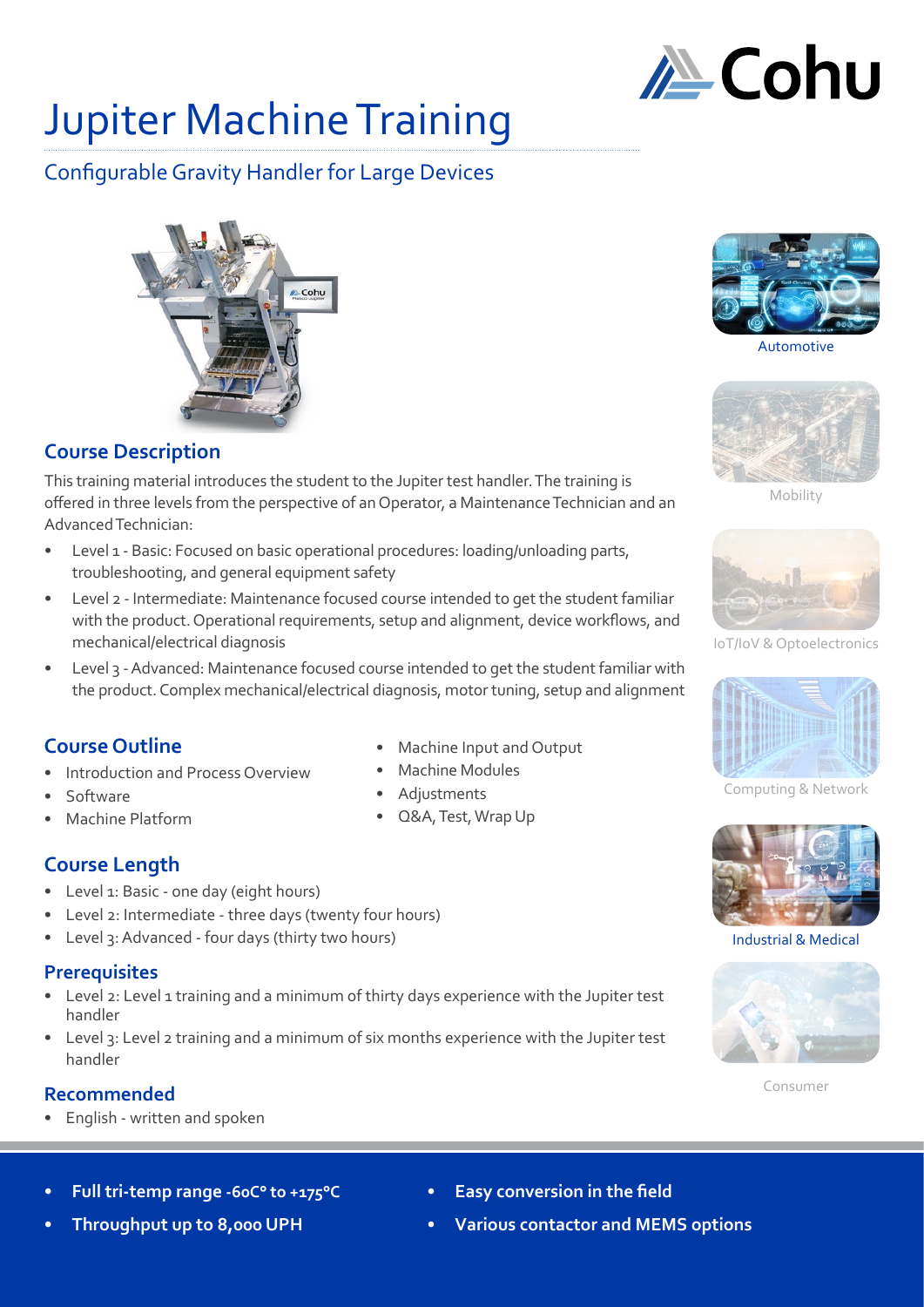

# Jupiter Machine Training

#### **Level 1: Basic**

#### **Day 1**

- **1 Introduction**
- Introduction of the Handler
- Handler Safety
- Start Up Handler

#### **2 - Modules Introduction and Functionality**

- Loader Module
- Handler Base
- Contactor
- Plunger Head
- Unloader Modules (Auto and Manual)

#### **3 - Introduction of OPI**

- Operator Interface PC (OPI)
- Interface Program Sub Menu
- Reviewing Statistics

#### **4 - Contactor**

Principal of Working

#### **5 - Doing some Practice**

- How to Operate the Machine
- Time for Practice
- **6 Building Up Confidence**
- Running Parts
- **Troubleshooting**

#### **7 - Q&A**

• Q&A, Test, Wrap Up

# **Level 2: Intermediate**

# **Day 1 - 3**

- **1 Introduction**
- Introduction of the Handler
- Handler Safety

#### **2 - Introduction of Manual and OPI**

- Manual, in Paper and on the Machine
- Service Screens

#### **3 - Kit and Plunger (Practice)**

- **Explanation of the Kit**
- Explanation of the Plunger
- Kit Exchange

#### **4 - Taking a Closer Look into the Machine**

- Fiber Optic Amplifier
- The inside of the Machine
- How are the different parts related

#### **5 - How to Adjust the Machine (Practice)**

- Loader, Unloader, Adjustments
- Handler Base, Adjustments

#### **6 - Troubleshooting**

• Troubleshooting

#### **7 - Q&A**

• Q&A, Test, Wrap Up

- **• Full tri-temp range -60C° to +175°C**
- **• Throughput up to 8,000 UPH**
- **• Easy conversion in the field**
- **• Various contactor and MEMS options**